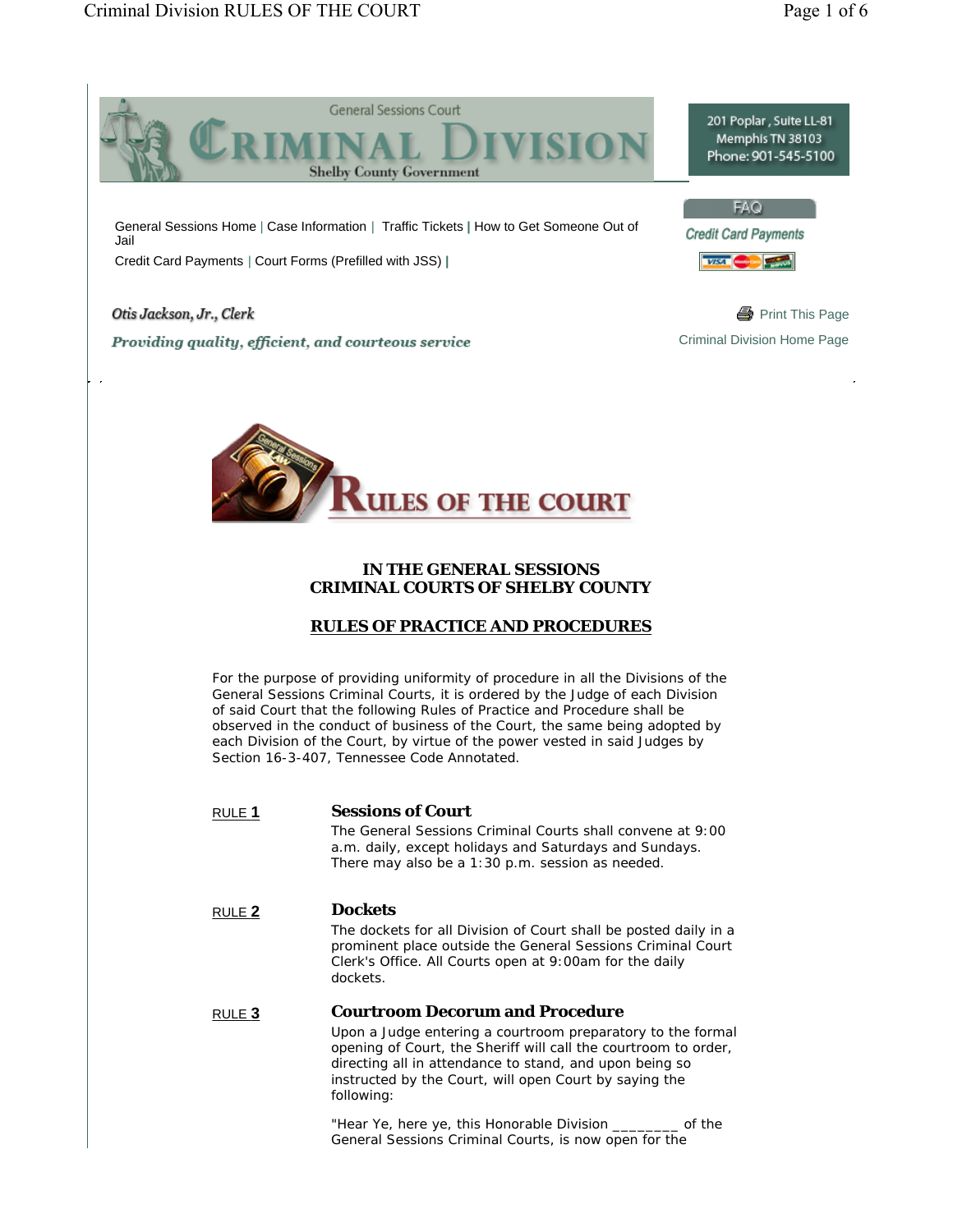transaction of business pursuant to adjournment. All persons having business with the Court, draw near, give attention, and ye shall be heard. The Honorable

\_\_\_\_\_\_\_\_\_\_\_\_\_\_\_\_\_\_\_\_ presiding. Be seated, please, No talking in the courtroom."

Upon the Judge instructing the Sheriff to call a recess or adjourn court for the day, the Sheriff shall direct all in attendance to stand, as will the Judge, and will say one of the following:

"This Honorable Court stands in recess until \_\_\_\_\_\_\_\_\_\_\_\_\_\_.

"This Honorable Court now stands adjourned until tomorrow<br>morning at o'clock (or until a day certain.) \_ o'clock (or until a day certain.)

All Judges will wear judicial robes during all sessions of their courts.

 All lawyers and court attendants will be appropriately attired while in attendance upon the Court.

 There will be no smoking or holding of cigars, pipes, or cigarettes in the hand or mouth while the court is in session.

No food or drink shall be brought into the courtroom.

The space within the rail of the courtroom is reserved for lawyers and law enforcement personnel unless otherwise authorized by the Court.

 Defendants must appear in Court each setting unless the Court specifically waives their presence.

Defendants should be appropriately attired.

Sheriffs in attendance upon Courts will be charged with the responsibility of requiring compliance with these rules which relate to standards of courtroom conduct and decorum.

#### RULE **4 Attorneys and Representation**

In order to practice law in this Court, an attorney who is a resident of Tennessee must be licensed to practice law in this State, in accordance with Rule 7 of the Tennessee Supreme Court Rules, and must be duly qualified and registered with the State Board of Professional Responsibility, pursuant to Rule 9 of the Tennessee Supreme Court. A non-resident attorney, who is not otherwise in compliance with the above Rules, must associate an attorney of this State who is in compliance with said rule in any case pending before the court, and will be allowed as a matter of courtesy to appear in such cases in which he may be thus employed without procuring a license, when introduced to the Court by an attorney in good standing. Such non-resident attorney must be admitted to practice and be in good standing in the jurisdiction of his residence.

New attorneys must be introduced to each Division of Court by a licensed attorney. Once the new attorney has been introduced in all divisions, then the name and disciplinary number of the new attorney shall be enrolled in a well-bound book kept in the General Sessions Court Clerk's Office.

Attorneys for each defendant shall print their name, firm address, telephone number, registration number of the Board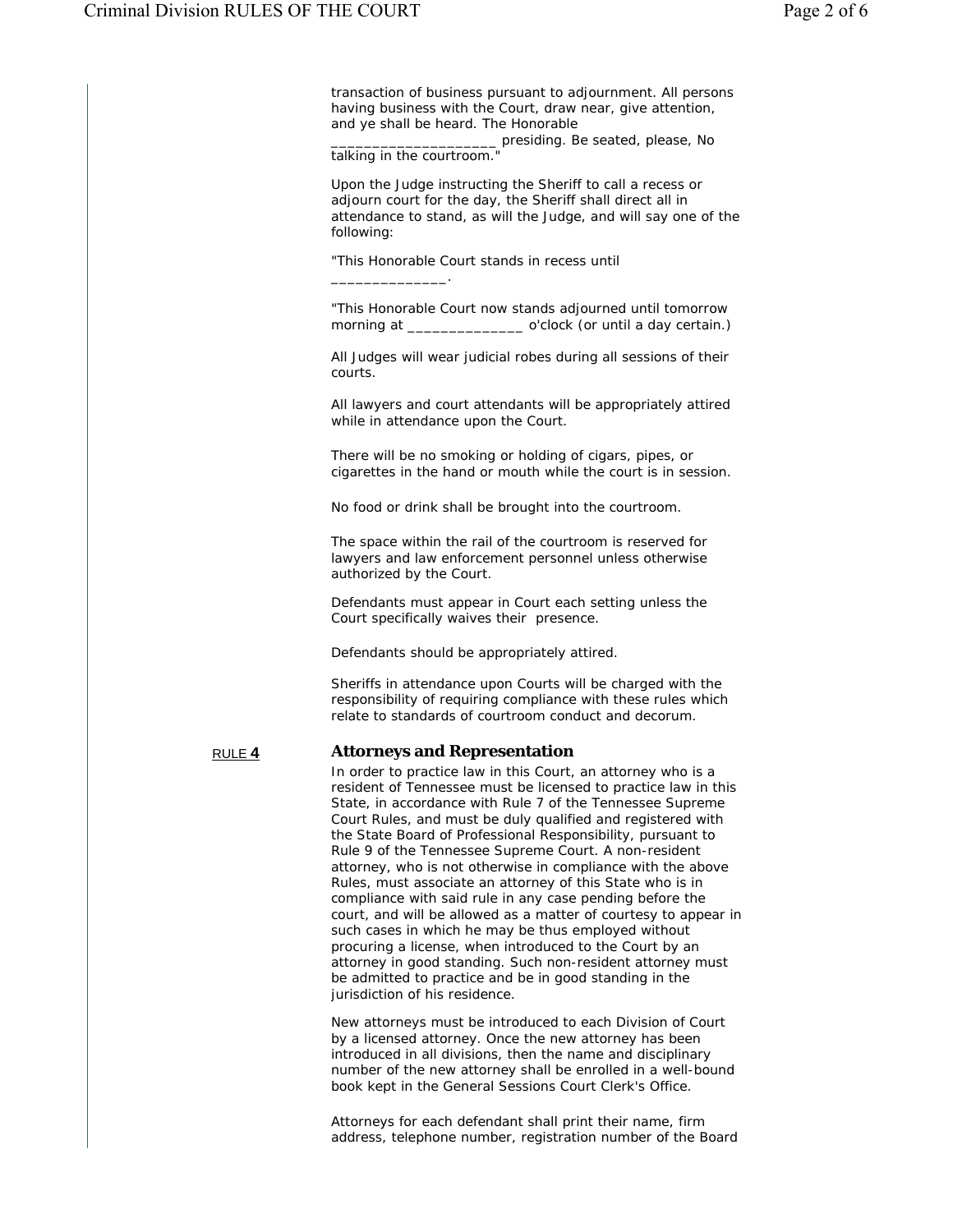of Professional Responsibility, and the date upon the case jacket on becoming counsel. Such attorney shall remain counsel of record for that defendant until disposition of the case, unless excused by the Court for good cause. Any attorney requesting permission to withdraw from a case shall make such application in open court and shall furnish written notice to the defendant. If for good cause shown the court grants the motion to withdraw, Counsel shall forthwith submit a written order to the Court.

Attorneys and defendants, where not represented by counsel, shall address the court only after having been granted permission to approach the Bench. Attorneys shall announce the docket number of a given case to the Court when addressing the court about a case, as well as have any necessary waiver or forms fully prepared and executed prior to addressing the Court.

Attorneys must have in Court the jacket of a given case when making any motion to the Court about a forfeiture, continuance, recall of a warrant, issuance of a restricted driver's license, change in mittimus, or any other matter concerning a case not currently on the court's docket.

All papers and records of the court shall be under the custody and control of the Clerk. Jackets may be used by the attorney in the courtroom but shall not be taken beyond the rail.

Counselors shall not place or leave upon the tables of the courtroom any hats, newspapers, or magazines, nor shall they engage in any conversation, consultation or other activity that may disturb the orderly procedure while Court is in session. Attorneys shall not confer with their clients in the courtroom while the court is in session.

Attorneys and all litigants shall observe the "Quiet Court in Session" signs in the areas outside each courtroom and shall conduct their conversation in a manner so as not to disturb the proceedings in the courtrooms. Any defense, objection, or request which is capable of determination without the trial of the general issue may be raised before trial by motion. Motions may be written or oral at the discretion of the Judge. A copy of the written motion shall be filed with the General Sessions Judges' Secretary and the General Sessions Court Clerk no later than seven (7) days before the hearing. Subpoena for witnesses for the state and defendant shall be issued not less than seven (7) days prior to the date of the trial. No continuance shall be granted based upon an absent witness, unless subpoenaed in conformity with this order.

#### RULE **5 Transfer of Cases**

Cases shall be transferred for good cause from one division to another only upon written order signed by the Judges of both the transferring court and the accepting Court.

#### RULE **6 Felony Bonds**

All felony bonds will be set in open Court by the Judge hearing felony cases or by the Judicial Magistrates. During the day following the adjournment of the Felony Court and on weekends and holidays the felony Judge or Judicial Magistrates will set bonds by telephone for all defendants charged with felonies, whether the defendants are represented by attorneys or not. Attorneys need not call the felony Judge, or any other Judge or Magistrate, inasmuch as background information as to the defendants will be furnished by the Shelby County Pre-trial Services. If an attorney wishes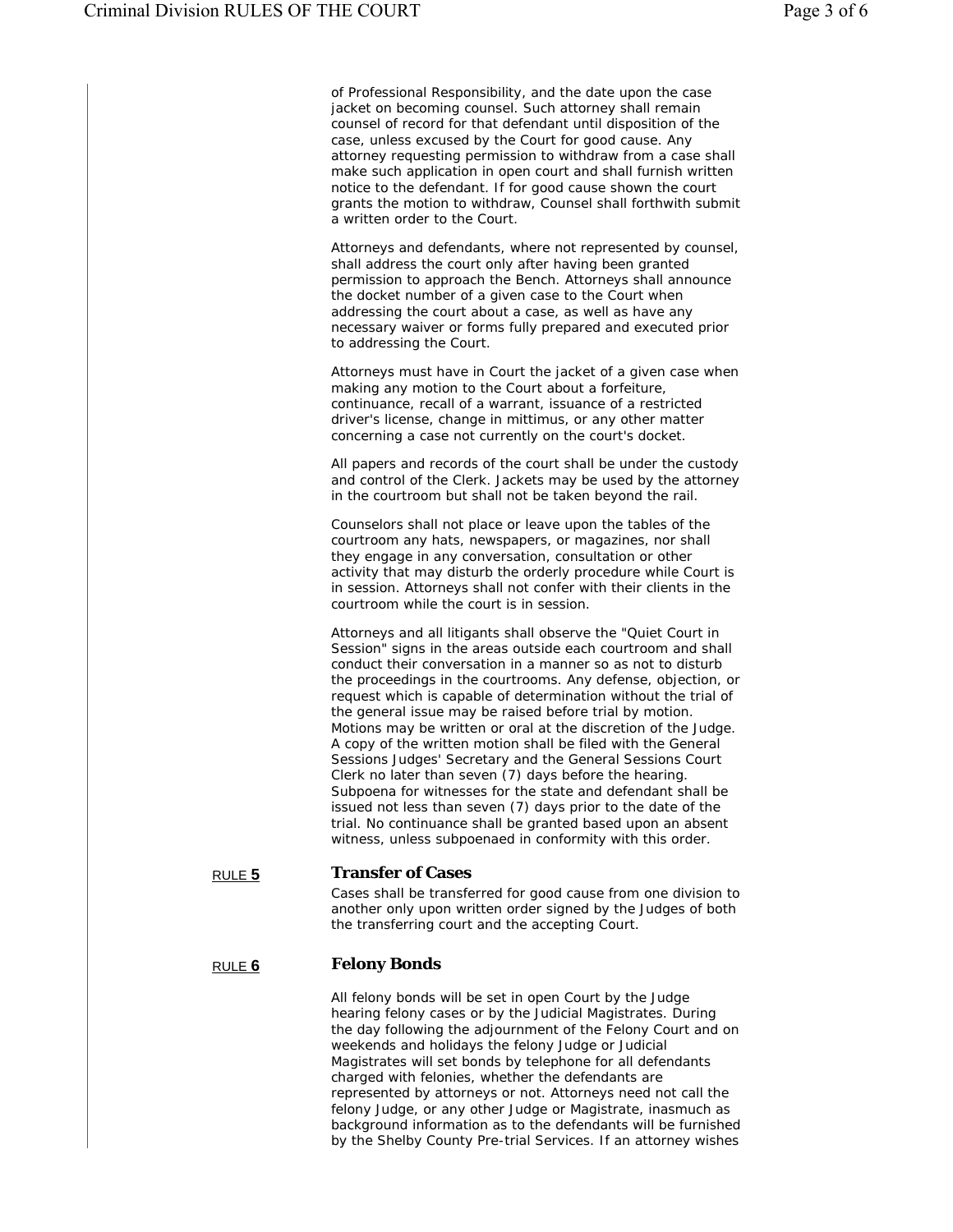to provide information concerning the setting of bond for the attorney's client, the attorney should provide such information to the Pre-trial Services personnel.

### RULE **7 Private Probation Companies**

The general sessions courts have the authority to order a defendant placed on probation to be supervised by any public or private agency, program or association which has been established for the purpose of supervising defendants convicted of misdemeanors. The court is encouraged to consider any public or private agency, program or association for supervision prior to ordering the department of correction to supervise the defendant.

The following minimum education standards are required for certain employees of an entity established for the purpose of supervising misdemeanor probationers.

The chief executive officer of an entity offering probation supervision shall have a bachelor's degree from an accredited university in any of the following fields: criminal justice, administration, social work, or the behavioral sciences and two years of experience in criminal justice or social work; provide, that four years of professional administrative experience with an organization providing services in criminal justice or social work may be substituted for the bachelor's degree.

An employee responsible for providing probation supervision and employed by an entity shall have at least four years of experience in a criminal justice or a social services agency providing counseling services or shall have a bachelor's degree and/or associate's degree from an accredited college or university in any of the following fields; criminal justice, administration, social work, or the behavioral sciences.

A person employed on July 1, 1997, by an entity established for the purpose of supervising misdemeanor probationers shall have four years from such date to comply with the minimum education requirements established by this section.

Any entity providing probation supervisory services shall post a performance surety bond in an amount equal to the amount of coverage required to be provided under the Governmental Tort Liability Act. The bond shall provide recourse for the county or municipality in the event of nonperformance, default or breach of contract by the contracting entity and cover claims that may arise based on such entity's nonperformance. A copy of such bond shall be filed with the clerk of General Sessions Criminal.

Any entity providing or proposing to provide misdemeanor probation services shall investigate the criminal record for each employee and shall include in its application form any criminal conviction of each employee.

Any entity providing or proposing to provide misdemeanor probation services shall provide an application form to all of the general session's criminal court judges. Any entity providing or proposing to provide misdemeanor probation services shall file an application form with the office of the clerk of general sessions, which contains the following information:

- **(a)** The title of the entity;
- **(b)** Its form of business organization;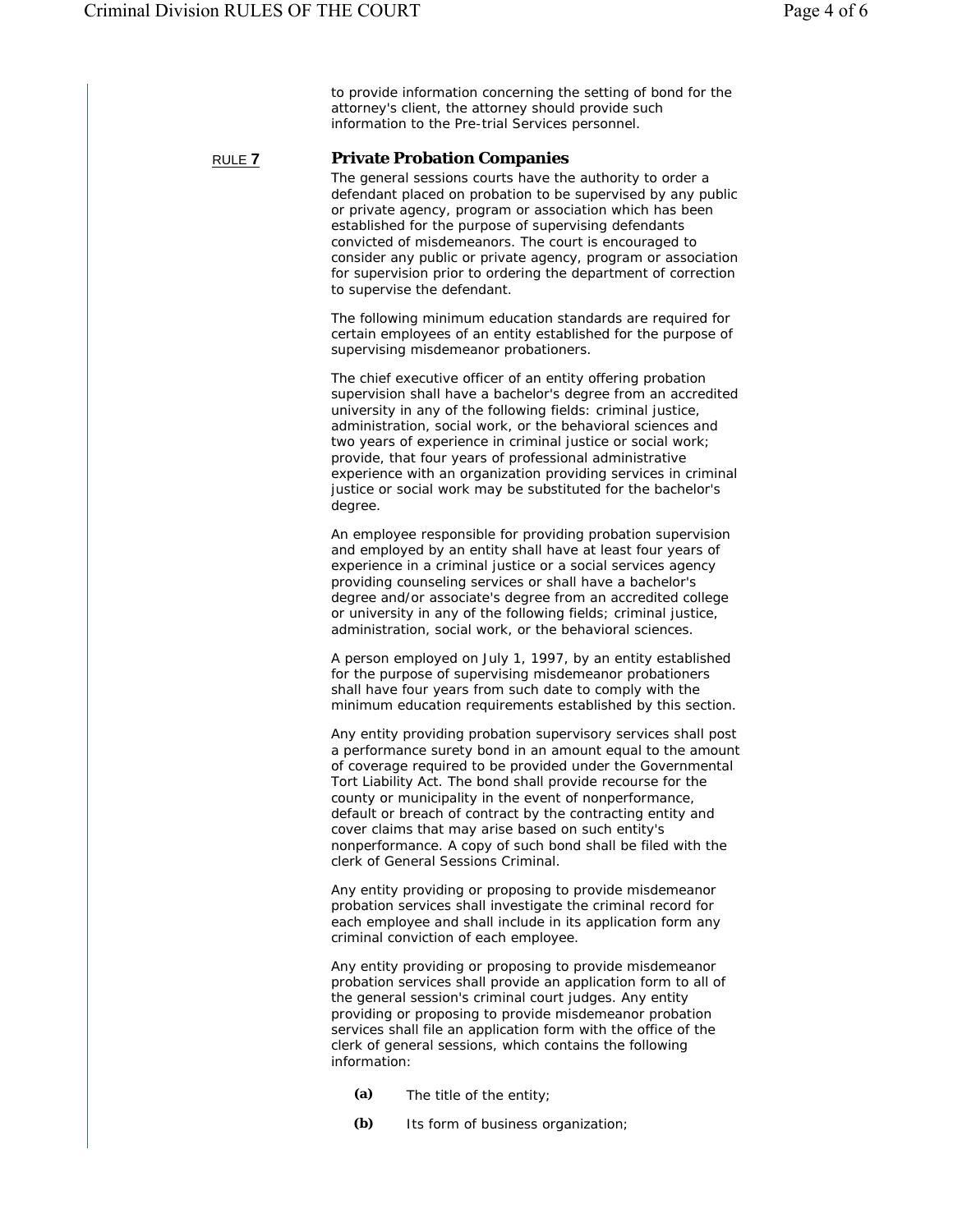- **(c)** The office and mailing address of the entity;
- **(d)** The names of the employees who will provide services and their position with the entity, and their credentials;
- **(e)** A sworn statement that the credentials of all employees meet the minimum standards.
- **(f)** A sworn statement that a criminal record search has been conducted and, if a criminal conviction has been discovered, the name of the employee and the criminal conviction;
- **(g)** A credit history of the entity including any judgments or lawsuits;
- **(h)** A description of the services to be provided by the entity and the fee structure for the services to be provided.

The application shall contain an affidavit filed under penalties of perjury that it is complete and accurate and complies with the requirements set forth. The application and the affidavit shall be filed with the clerk of the general session's criminal courts. The entity shall also file a quarterly report with the general session's criminal court clerk's office, which shall include the following information:

- **(a)** The caseload for the entity;
- **(b)** The number of contact hours with offenders;
- **(c)** The services provided;
- **(d)** The number of filings for probation revocation and their dispositions;
	- **(e)** A financial statement including administrative costs and service costs;
	- **(f)** Contributions, if any, to the criminal injuries compensation fund.

# RULE **8 Judicial Commissioners**

Judicial Commissioners duties shall include, but not be limited to, the following:

- Issuance of search warrants and felony arrest warrants upon a finding of probable cause and pursuant to requests from on-duty law enforcement officers and in accordance with the procedures outlined in chapters 5 and 6 of title 40 of Tennessee Code Annotated.
- ۰ Issuance of mittimus following compliance with the procedures prescribed by 40-5-103 of Tennessee Code Annotated.
- ۰ The appointing of attorneys for indigent defendants in accordance with applicable law and guidelines established by the presiding general sessions judge of the county.
- $\mathbf{a}$ The setting and approving of bonds and the release on recognizance of defendants in accordance with applicable law and guidelines established by the presiding general sessions judge of the county.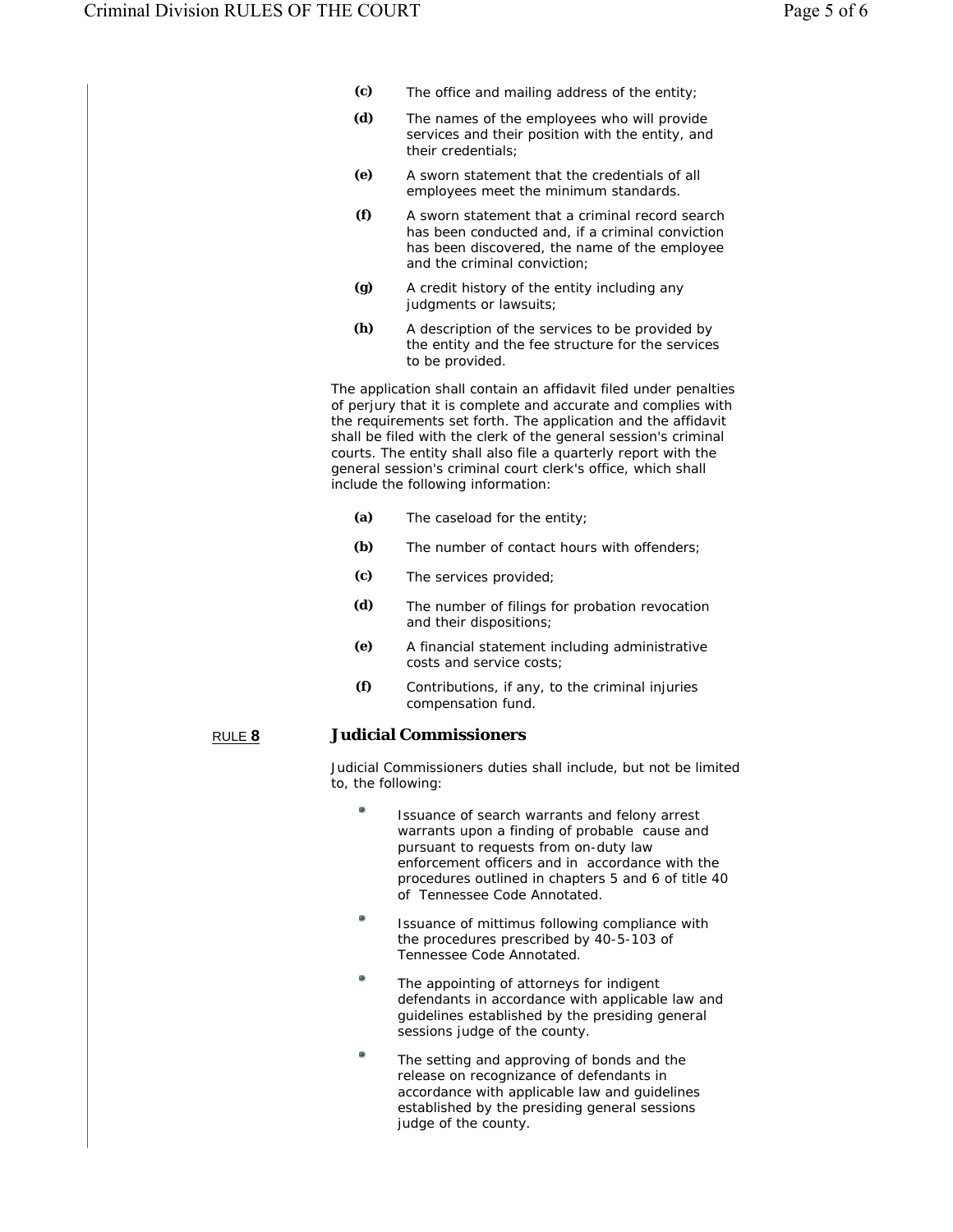- $\bullet$ Issuance of injunctions and other appropriate orders as designated by the general sessions judges in cases of alleged domestic violence.
- Signing of seizure warrants.
- Conducting first appearances.
- Conducting proceedings relative to the issuance of extended orders of protection and all proceeding and matters attendant thereto.
- $\mathbf{a}$ Any other duties assigned by the General Sessions Criminal Court Judges that are not inconsistent with the law.

**IT IS THEREFORE, ORDERED, ADJUDGED, AND DECREED,** the foregoing Rules are hereby adopted by each Division of said Court.

**IT IS FURTHER ORDERED,** that copies of these Rules be made available for distribution, without charge, through the General Sessions Criminal Court Clerk's Office, to all practicing attorneys and the public at large.

**IT IS FURTHER ORDERED,** that a copy of these Rules adopted by this Court shall be furnished to the Executive Secretary of the Supreme Court of Tennessee, and a copy of all Amendments thereafter made shall, upon their promulgation, be filed in said office.

#### **IT IS FURTHER ORDERED AND ADJUDGED, THAT THESE RULES SHALL BECOME EFFECTIVE ON THE 1ST DAY OF JANUARY, 1985**(AMENDED JULY, 2000)

| Bill Anderson, Jr., Judge | <b>Division</b><br>VII.  |
|---------------------------|--------------------------|
| Tim J. Dwyer, Judge       | <b>Division</b><br>VIII  |
| Joyce C. Broffit, Judge   | <b>Division</b><br>IX    |
| William C. Turner, Judge  | <b>Division</b><br>X     |
| Karen L. Massey, Judge    | <b>Division</b><br>-XI   |
| <b>Gwen Rooks, Judge</b>  | XII<br>Division          |
| Louis J. Montesi, Judge   | <b>Division</b><br>-XIII |
| Larry E. Potter, Judge    | <b>Division</b><br>XIV   |
|                           |                          |

Criminal Division Home Page Print This Page Print This Page Print This Page Print This Page



© 2009 General Sessions Criminal Courts. All Rights Reserved

Developed by Shelby County Government General Sessions Court for its citizens and the Web community